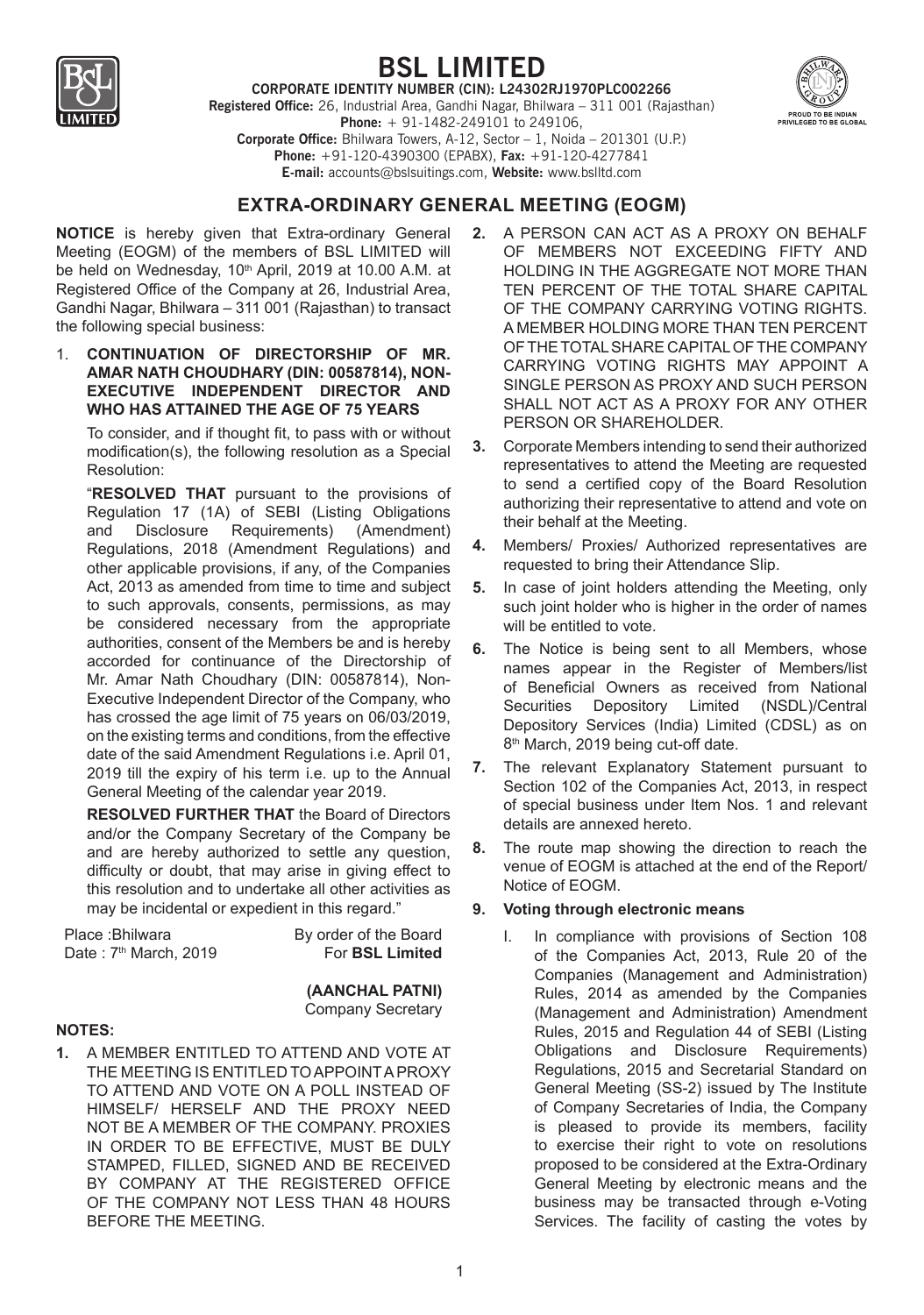the members using an electronic voting system from a place other than venue of the ("remote e-voting") will be provided by National Securities Depository Limited (NSDL).

- II. The facility for voting through ballot paper shall be made available at the Meeting and the members attending the meeting who have not cast their vote by remote e-voting shall be able to exercise their right at the meeting through ballot paper.
- III. The members who have cast their vote by remote e-voting prior to the meeting may also attend the meeting but shall not be entitled to cast their vote again.
- IV. The remote e-voting period commences on Sunday, 7<sup>th</sup> April, 2019 (9:00 am) and ends on Tuesday, 9<sup>th</sup> April, 2019 (5:00 pm). During this period members' of the Company, holding shares either in physical form or in dematerialized form, as on the cut-off date of i.e. Friday, 5<sup>th</sup> April, 2019, may cast their vote by remote e-voting. The remote e-voting module shall be disabled by NSDL for voting thereafter. Once the vote on a resolution is cast by the member, the member shall not be allowed to change it subsequently.
- V. A person who is not a member as on the cutoff date should treat this Notice for information purpose only.
- VI. **How do I vote electronically using NSDL e-Voting system?**

The way to vote electronically on NSDL e-Voting system consists of "Two Steps" which are mentioned below:

**Step 1: Log-in to NSDL e-Voting system at** https://www.evoting.nsdl.com/

**Step 2: Cast your vote electronically on NSDL e-Voting system.**

**Details on Step 1 is mentioned below:**

#### **How to Log-in to NSDL e-Voting website?**

- 1. Visit the e-Voting website of NSDL. Open web browser by typing the following URL: https://www.evoting.nsdl.com/ either on a Personal Computer or on a mobile.
- 2. Once the home page of e-Voting system is launched, click on the icon "Login" which is available under 'Shareholders' section.
- 3. A new screen will open. You will have to enter your User ID, your Password and a Verification Code as shown on the screen.

*Alternatively, if you are registered for NSDL eservices i.e. IDEAS, you can log-in at https://eservices.nsdl.com/ with your existing IDEAS login. Once you log-in to NSDL eservices after using your log-in credentials, click on e-Voting and you can proceed to Step 2 i.e. Cast your vote electronically.*

4. **Your User ID details are given below :**

| <b>Manner of</b><br>holding shares<br>i.e. Demat (NSDL<br>or CDSL) or<br><b>Physical</b> | Your User ID is:                                                                                                |
|------------------------------------------------------------------------------------------|-----------------------------------------------------------------------------------------------------------------|
| a) For Members<br>who hold shares<br>in demat account                                    | 8 Character DP ID followed<br>by 8 Digit Client ID                                                              |
| with NSDL.                                                                               | For example if your DP ID<br>is IN300*** and Client ID is<br>12****** then your user ID<br>is IN300***12******. |
| b) For Members<br>who hold shares                                                        | 16 Digit Beneficiary ID                                                                                         |
| in demat account<br>with CDSL.                                                           | For example if your<br>Beneficiary ID is<br>12************** then your<br>user ID is 12**************           |
| c) For Members<br>holding shares in<br><b>Physical Form</b>                              | EVEN Number followed by<br>Folio Number registered<br>with the company                                          |
|                                                                                          | For example if folio number<br>is 001*** and EVEN<br>is<br>101456 then user ID<br>is<br>101456001***            |

#### 5. **Your password details are given below:**

- a) If you are already registered for e-Voting, then you can use your existing password to login and cast your vote.
- b) If you are using NSDL e-Voting system for the first time, you will need to retrieve the 'initial password' which was communicated to you. Once you retrieve your 'initial password', you need to enter the 'initial password' and the system will force you to change your password.
- c) **How to retrieve your 'initial password'?**
	- (i) If your email ID is registered in your demat account or with the company, your 'initial password' is communicated to you on your email ID. Trace the email sent to you from NSDL from your mailbox. Open the email and open the attachment i.e. a .pdf file. Open the .pdf file. The password to open the .pdf file is your 8 digit client ID for NSDL account, last 8 digits of client ID for CDSL account or folio number for shares held in physical form. The .pdf file contains your 'User ID' and your 'initial password'.
	- (ii) If your email ID is not registered, your 'initial password' is communicated to you on your postal address.
- 6. If you are unable to retrieve or have not received the " Initial password" or have forgotten your password: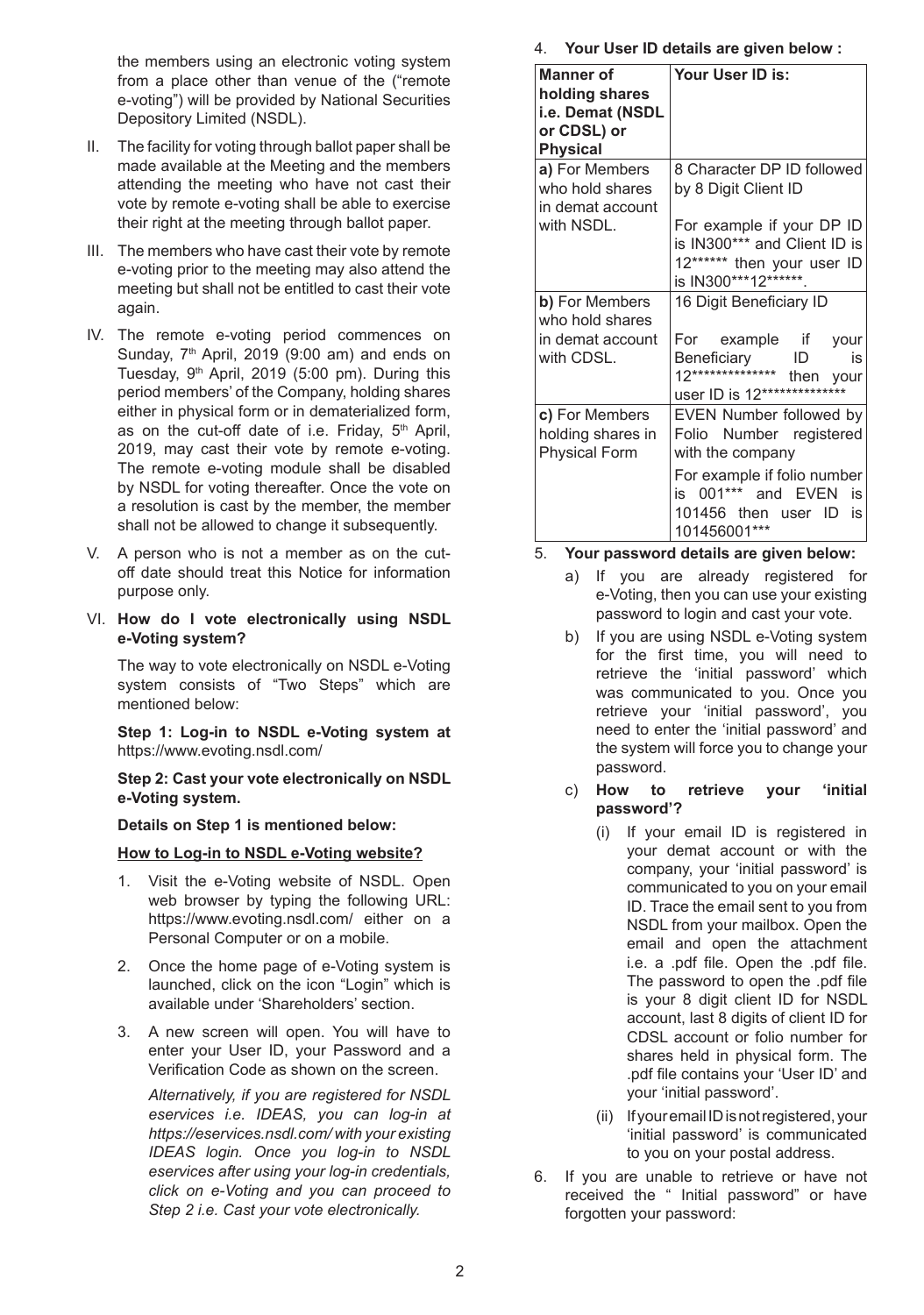- a) Click on "Forgot User Details Password?" (If you are holding shares in your demat account with NSDL or CDSL) option available on www.evoting. nsdl.com.
- b) Physical User Reset Password?" (If you are holding shares in physical mode) option available on www.evoting.nsdl. com.
- c) If you are still unable to get the password by aforesaid two options, you can send a request at evoting@nsdl. co.in mentioning your demat account number/folio number, your PAN, your name and your registered address.
- 7. After entering your password, tick on Agree to "Terms and Conditions" by selecting on the check box.
- 8. Now, you will have to click on "Login" button.
- 9. After you click on the "Login" button, Home page of e-Voting will open.

#### **Details on Step 2 is given below:**

### **How to cast your vote electronically on .NSDL e-Voting system?**

- 1. After successful login at Step 1, you will be able to see the Home page of e-Voting. Click on e-Voting. Then, click on Active Voting Cycles.
- 2. After click on Active Voting Cycles, you will be able to see all the companies "EVEN" in which you are holding shares and whose voting cycle is in active status.
- 3. Select "EVEN" of company for which you wish to cast your vote.
- 4. Now you are ready for e-Voting as the Voting page opens.
- 5. Cast your vote by selecting appropriate options i.e. assent or dissent, verify/modify the number of shares for which you wish to cast your vote and click on "Submit" and also "Confirm" when prompted.
- 6. Upon confirmation, the message "Vote cast successfully" will be displayed.
- 7. You can also take the printout of the votes cast by you by clicking on the print option on the confirmation page.
- 8. Once you confirm your vote on the resolution, you will not be allowed to modify your vote.

# **General Guidelines for shareholders**

1. Institutional shareholders (i.e. other than individuals, HUF, NRI etc.) are required to send scanned copy (PDF/JPG Format) of the relevant Board Resolution/ Authority letter etc. with attested specimen signature of the duly authorized signatory(ies) who are authorized to vote, to the Scrutinizer Shri Manoj Maheshwari by e-mail to cs.vmanda@gmail.com with a copy marked to evoting@nsdl.co.in.

- 2. It is strongly recommended not to share your password with any other person and take utmost care to keep your password confidential. Login to the e-voting website will be disabled upon five unsuccessful attempts to key in the correct password. In such an event, you will need to go through the "Forgot User Details/Password?" or "Physical User Reset Password?" option available on www.evoting.nsdl.com to reset the password.
- 3. In case of any queries, you may refer the Frequently Asked Questions (FAQs) for Shareholders and e-voting user manual for Shareholders available at the download section of www.evoting.nsdl.com or call on toll free no.: 1800-222-990 or send a request at evoting@nsdl.co.in
- **10.** All documents referred to in the accompanying Notice and the Explanatory Statement shall be open for inspection at the Registered Office of the Company during normal business hours (9.00 am to 5.00 pm) on all working days except Saturdays, up to and including the date of the EOGM of the Company.

### **ANNEXURE –I:**

# **EXPLANATORY STATEMENT PURSUANT TO SECTION 102 OF THE COMPANIES ACT, 2013**

#### **Item No. 1**

- 1. Pursuant to Regulation 17 (1A) of the SEBI (Listing Obligations and Disclosure Requirement) (Amendment) Regulations, 2015, as amended on May 9, 2018, with effect from April 1, 2019 consent of the Shareholders by way of Special Resolution shall be required for continuation of directorship of the Non - Executive Directors of the Company who have attained the age of 75 years.
- 2. Mr. Amar Nath Choudhary (DIN: 00587814), was appointed as a Non-Executive Independent Director on the Board of the Company in accordance with the provisions of Sections 149, 152 read with Schedule IV and all other applicable provisions of the Companies Act, 2013 and the Companies (Appointment and Qualification of Directors) Rules, 2014 (including any statutory modification(s) or re-enactment thereof for the time being in force) at the 43<sup>rd</sup> Annual General Meeting of the Company held on September 19, 2014 for a term of 5 (five) consecutive years upto the Annual General Meeting of the calendar year 2019. In the opinion of the Board, he fulfills the conditions specified under the Act for such appointment and that the proposed director is independent of the management.
- 3. Mr. Amar Nath Choudhary, Independent Director, having attained the prescribed age limit of 75 years on 06/03/2019 and his term is valid till the Annual General Meeting to be held in the calendar year 2019, the Board of Directors at its meeting held on February 11, 2019, decided to seek the approval of the Shareholders by way of Special Resolution for continuing as an Independent Director of the Company.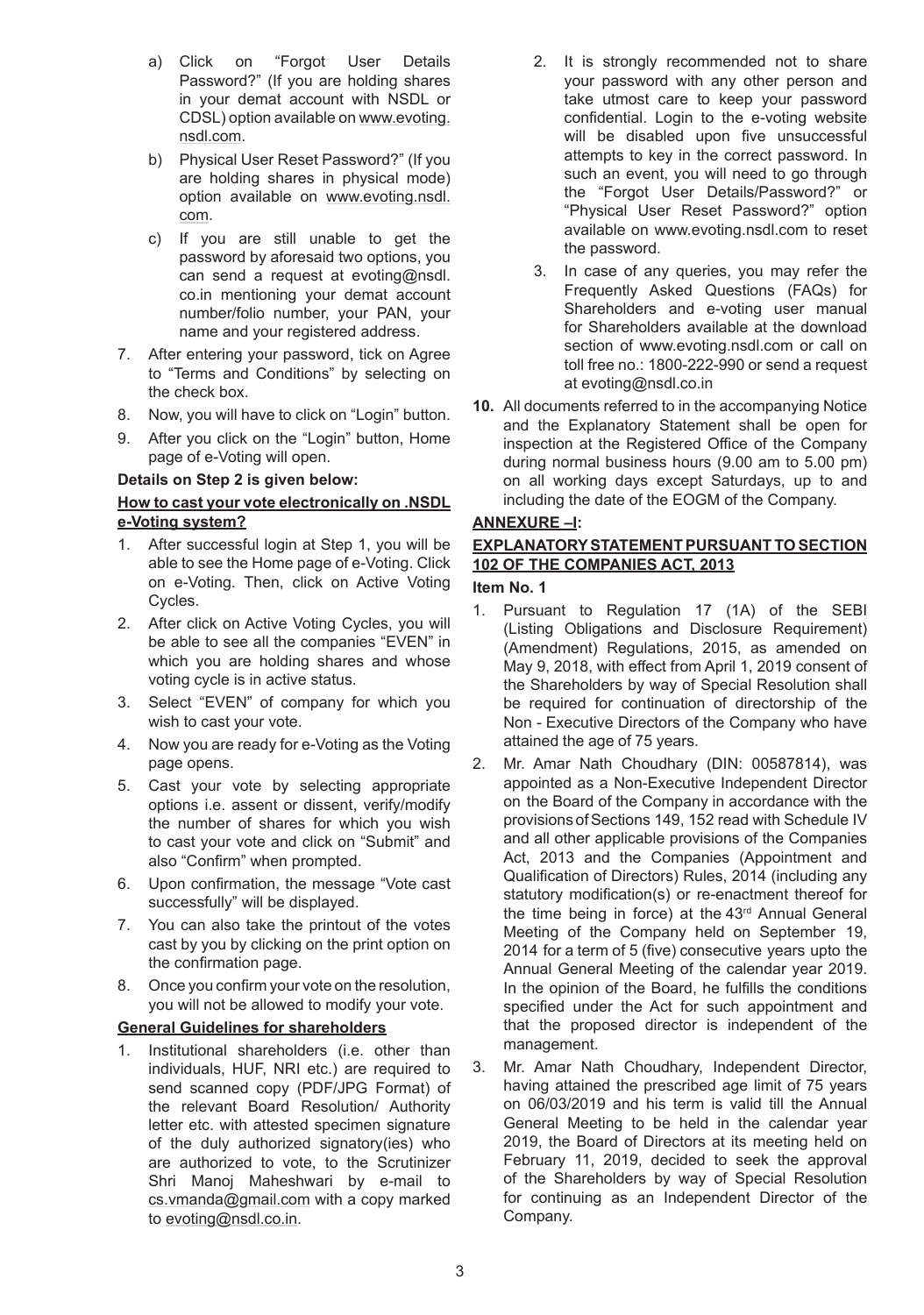3. The brief profile of Mr. Amar Nath Choudhary, Non-Executive Independent Director seeking continuation of Directorship pursuant to Regulation 36 (3) of the SEBI (LODR) Regulations, 2015 and Secretarial Standards 2 on General Meetings issued by the Institute of Company Secretaries of India are given below:

| Name of Director                                                              | Mr. Amar Nath Choudhary                                                                                                                                                                                                                                                                                                 |                                  |                                                 |
|-------------------------------------------------------------------------------|-------------------------------------------------------------------------------------------------------------------------------------------------------------------------------------------------------------------------------------------------------------------------------------------------------------------------|----------------------------------|-------------------------------------------------|
| Date of Birth                                                                 | 06.03.1944; 75 years of age                                                                                                                                                                                                                                                                                             |                                  |                                                 |
| <b>DIN</b>                                                                    | 00587814                                                                                                                                                                                                                                                                                                                |                                  |                                                 |
| Nationality                                                                   | Indian                                                                                                                                                                                                                                                                                                                  |                                  |                                                 |
| Qualification                                                                 | B.Com., LLB, FCA, FCS                                                                                                                                                                                                                                                                                                   |                                  |                                                 |
| Date of first appointment on the Board                                        | 30.07.2009                                                                                                                                                                                                                                                                                                              |                                  |                                                 |
| Date of Re-Appointment as an<br>Independent Director                          | 19.09.2014                                                                                                                                                                                                                                                                                                              |                                  |                                                 |
| Expertise/Experience in specific<br>functional areas                          | He has rich & diversified techno - commercial experience of over 4 decades<br>in managing business. Having served for a major part of his life with Aditya<br>Birla Group (Textiles operation), post retirement, he is into management<br>Consultancy & Corporate advisory services.                                    |                                  |                                                 |
| Directorship held in other Companies                                          | Vitarich Agro Food (India) Limited<br>1.<br>2.<br>RSWM Ltd.<br>3.<br>Tinsukia Estate Private Limited<br><b>Elapara Investment Private Limited</b><br>4.<br>Tirupati Meal Producers Private Limited<br>5.<br>Hooghly Chamber of Commerce & Industry<br>6.<br><b>Texmart Creations Private Limited</b><br>7.              |                                  |                                                 |
| Relationship with other Directors,<br>Manager and other KMP of the<br>Company | Nil <sup>*</sup>                                                                                                                                                                                                                                                                                                        |                                  |                                                 |
| Terms and conditions of appointment/<br>continuation of Directorship          | Mr. Amar Nath Choudhary was appointed as the Non-Executive Independent<br>Director of the Company in accordance with the provisions of the Companies<br>Act, 2013 at the 43rd AGM held on<br>September 19, 2014 for a term of Five (5) consecutive years up to the Annual<br>General Meeting of the calendar year 2019. |                                  |                                                 |
| Details of last Remuneration<br>drawn (F.Y. 17-18)                            | Rs. 2.30 Lacs as sitting fees                                                                                                                                                                                                                                                                                           |                                  |                                                 |
| Details of proposed Remuneration                                              | Sitting fees as may be approved by the Board, in accordance with the<br>applicable provisions of law.                                                                                                                                                                                                                   |                                  |                                                 |
| Number of Meetings of the Board                                               | Held                                                                                                                                                                                                                                                                                                                    |                                  | 4                                               |
| attended during the year                                                      | Attended                                                                                                                                                                                                                                                                                                                |                                  | 4                                               |
| Chairman / Member of the Committee                                            | <b>Name of the Committees</b><br><b>Audit Committee</b><br>Nomination & Remuneration Committee<br><b>Corporate Social Responsibility Committee</b><br><b>Stakeholders Relationship Committee</b><br><b>Share Transfer Committee</b>                                                                                     |                                  | <b>Chairman/Member</b>                          |
| of the Board of Directors of this<br>Company                                  |                                                                                                                                                                                                                                                                                                                         |                                  | Chairman Member<br>Member<br>Chairman<br>Member |
| Committee Membership in other<br>Companies                                    | <b>Name of Company</b>                                                                                                                                                                                                                                                                                                  | Name of the<br><b>Committees</b> | <b>Chairman/Member</b>                          |
|                                                                               | RSWM LTD.                                                                                                                                                                                                                                                                                                               | <b>Audit Committee</b>           | Member                                          |
| Shareholding in the Company<br>as on March 1, 2019                            | Nil                                                                                                                                                                                                                                                                                                                     |                                  |                                                 |

Keeping in view his vast experience and contributions made by Mr. Amar Nath Choudhary who have attained the age of 75 years, the Board recommends the Special Resolution set out in the Item No 1 for the approval of the shareholders of the Company.

None of the Directors and Key Managerial Personnel of the Company except Mr. Amar Nath Choudhary and their relatives are concerned or interested, financially or otherwise, in the resolution set out in the Item No 1 of the Notice.

> By order of the Board For **BSL Limited**

Place : Bhilwara **(AANCHAL PATNI)** Date : 7<sup>th</sup> March, 2019 **Company Secretary** Company Secretary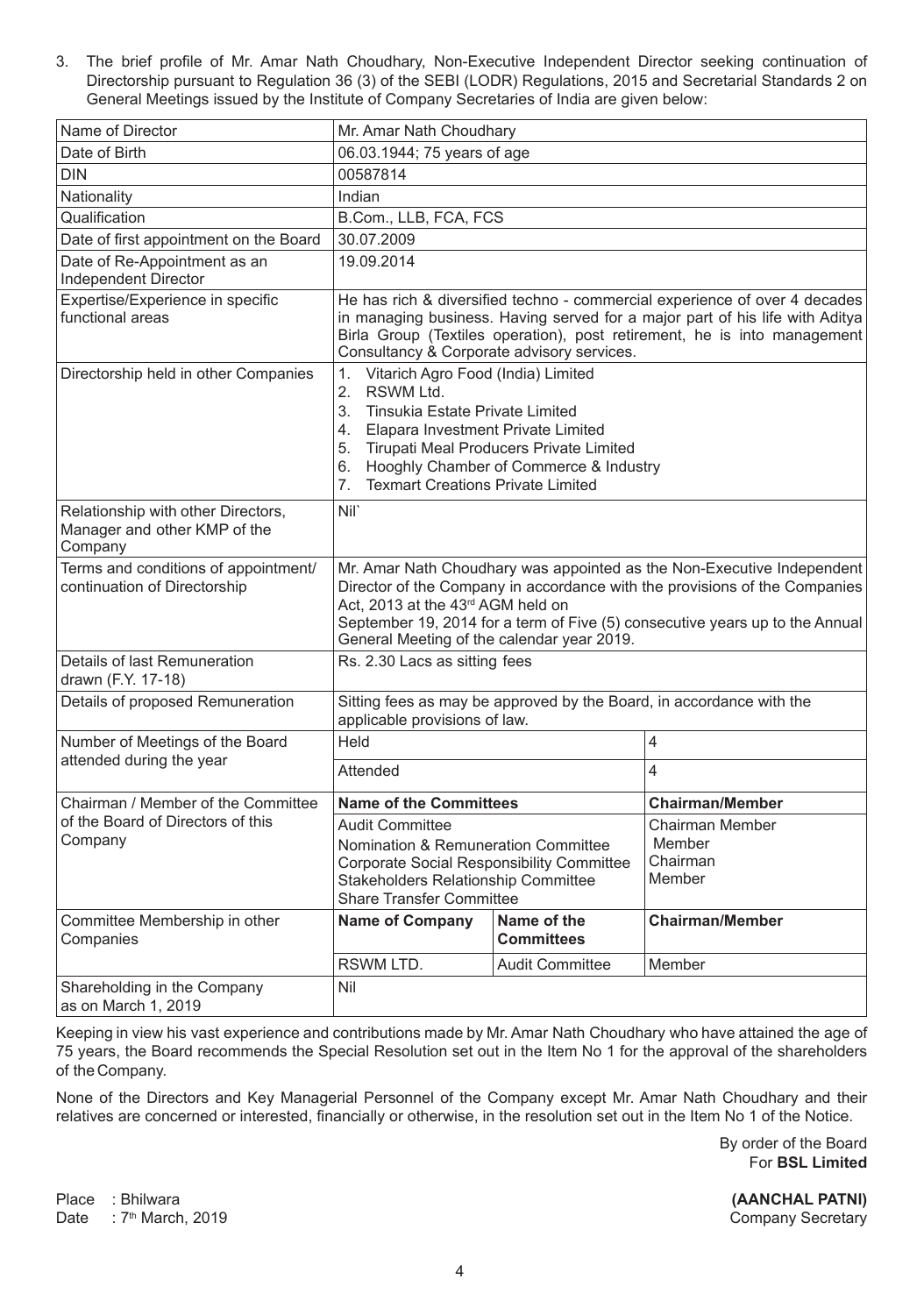

# **BSL LIMITED**

CIN: L24302RJ1970PLC002266

Registered Office: 26, Industrial Area, Gandhi Nagar, Bhilwara – 311 001 (Rajasthan)

# **Attendance Slip**

PLEASE FILL ATTENDANCE SLIP AND HAND IT OVER AT THE ENTRANCE OF THE MEETING HALL Joint shareholders may obtain additional Slip at the venue of the meeting.

| $DPId^*$ .                             |  |
|----------------------------------------|--|
|                                        |  |
| NAME AND ADDRESS OF THE SHAREHOLDERS : |  |

I hereby record my presence at the **EXTRA-ORDINARY GENERAL MEETING** of the Company held on Wednesday, 10th April, 2019 at 10.00 A.M. at Registered Office of the Company at 26, Industrial Area, Gandhi Nagar, Bhilwara – 311 001 (Rajasthan).

\* Applicable for investors holding Shares in electronic form .............................................................................................

\*\* Strike out whichever is not applicable Signature of the Shareholder/Proxy/Representative\*\*



# **BSL LIMITED**

CIN: L24302RJ1970PLC002266

Registered Office: 26, Industrial Area, Gandhi Nagar, Bhilwara – 311 001 (Rajasthan)

# **PROXY FORM**

[Pursuant to section 105(6) of the Companies Act, 2013 and rule 19(3) of the Companies (Management and Administration) Rules, 2014]

**Name of the Member(s): E mail id:**

**Registered Address: Folio No/ \*Client Id:**

**\*DP Id:**

I/We, being a member/members of ………………………......................................................…………shares of BSL Ltd., hereby appoint:

and whose signature(s) are appended below as my/our proxy to attend and vote (on a poll) for me/us and on my/our behalf at the Extra-Ordinary General Meeting of the Company, to be held on Wednesday, 10th April, 2019 at 10.00 A.M. at Registered Office of the Company at 26, Industrial Area, Gandhi Nagar, Bhilwara – 311 001 (Rajasthan) and at any adjournment thereof in respect of such resolutions as are indicated below: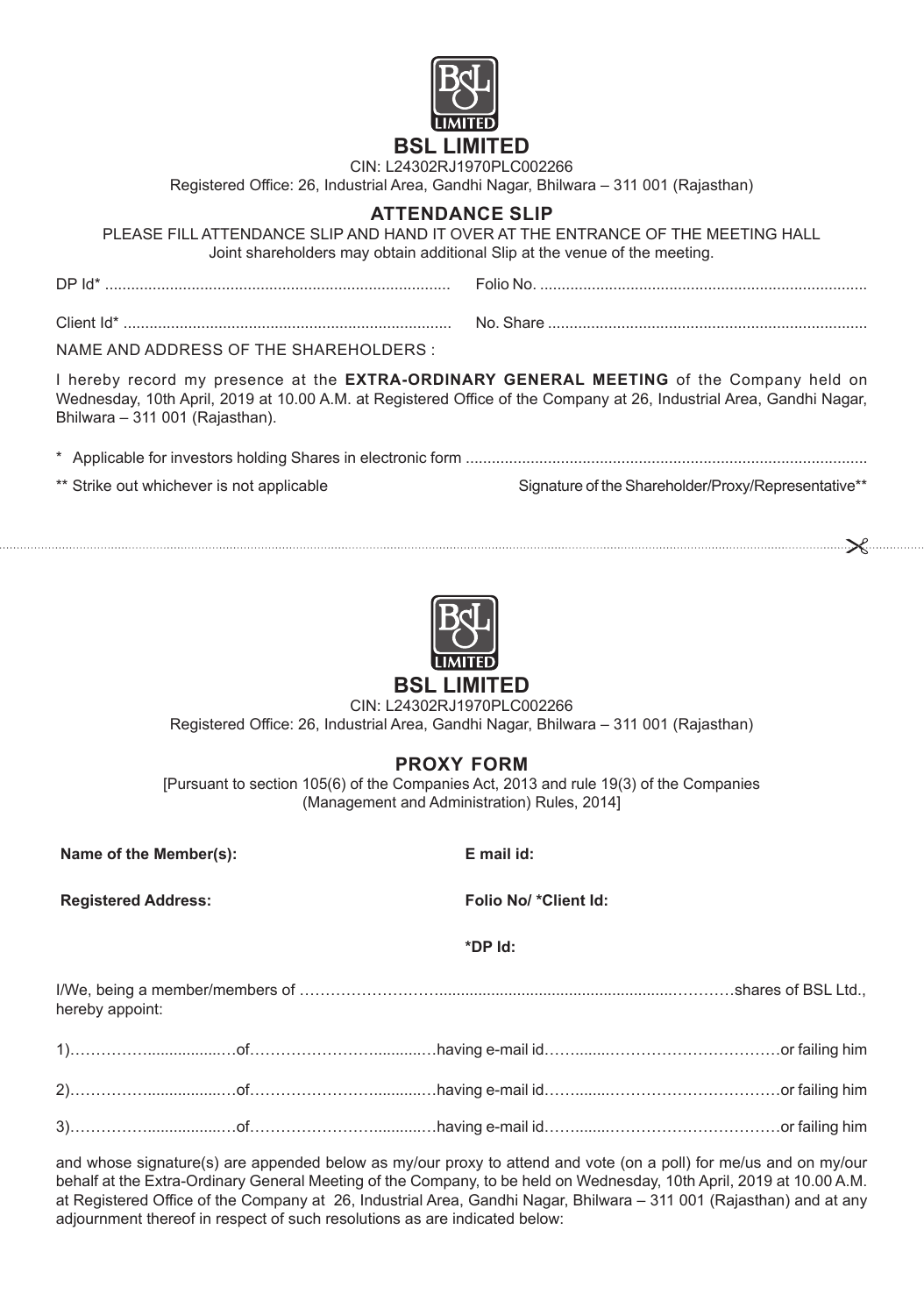\*\* I wish my above Proxy to vote in the manner as indicated in the box below:

| ۱S.<br>No. | <b>Resolution</b>                                                                                                                                          | For | Against |
|------------|------------------------------------------------------------------------------------------------------------------------------------------------------------|-----|---------|
|            | CONTINUATION OF DIRECTORSHIP OF MR. AMAR NATH CHOUDHARY (DIN:<br>00587814), NON-EXECUTIVE INDEPENDENT DIRECTOR AND WHO HAS ATTAINED<br>THE AGE OF 75 YEARS |     |         |

\*Applicable for investors holding shares in electronic form.

| Signed thisday of 2019 |                          | Affix                        |  |
|------------------------|--------------------------|------------------------------|--|
|                        | Signature of Shareholder | Rs. 1.00<br>Revenue<br>Stamp |  |
|                        |                          |                              |  |

Signature of first proxy holder Signature of second proxy holder Signature of third proxy holder

#### **Notes:**

- (1) This form of proxy in order to be effective should be duly completed and deposited at the Registered Office of the **Company not less than 48 hours before the commencement of the meeting.**
- **(2) A Proxy need not be a member of the Company.**
- (3) A person can act as a proxy on behalf of members not exceeding fifty and holding in the aggregate not more than 10% of the total share capital of the Company carrying voting rights. A member holding more than 10% of the total share capital of the Company carrying voting rights may appoint a single person as proxy and such person shall not act as a proxy for any other person or shareholder.
- \*\*(4) This is only optional. Please put a 'X' in the appropriate column against the resolutions indicated in the Box. If you leave the 'For' or 'Against' column blank against any or all the resolutions, your Proxy will be entitled to vote in the manner as he/she thinks appropriate.
	- (5) Appointing a proxy does not prevent a member from attending the meeting in person if he so wishes.
	- (6) In the case of joint holders, the signature of any one holder will be sufficient, but names of all the joint holders should be stated.